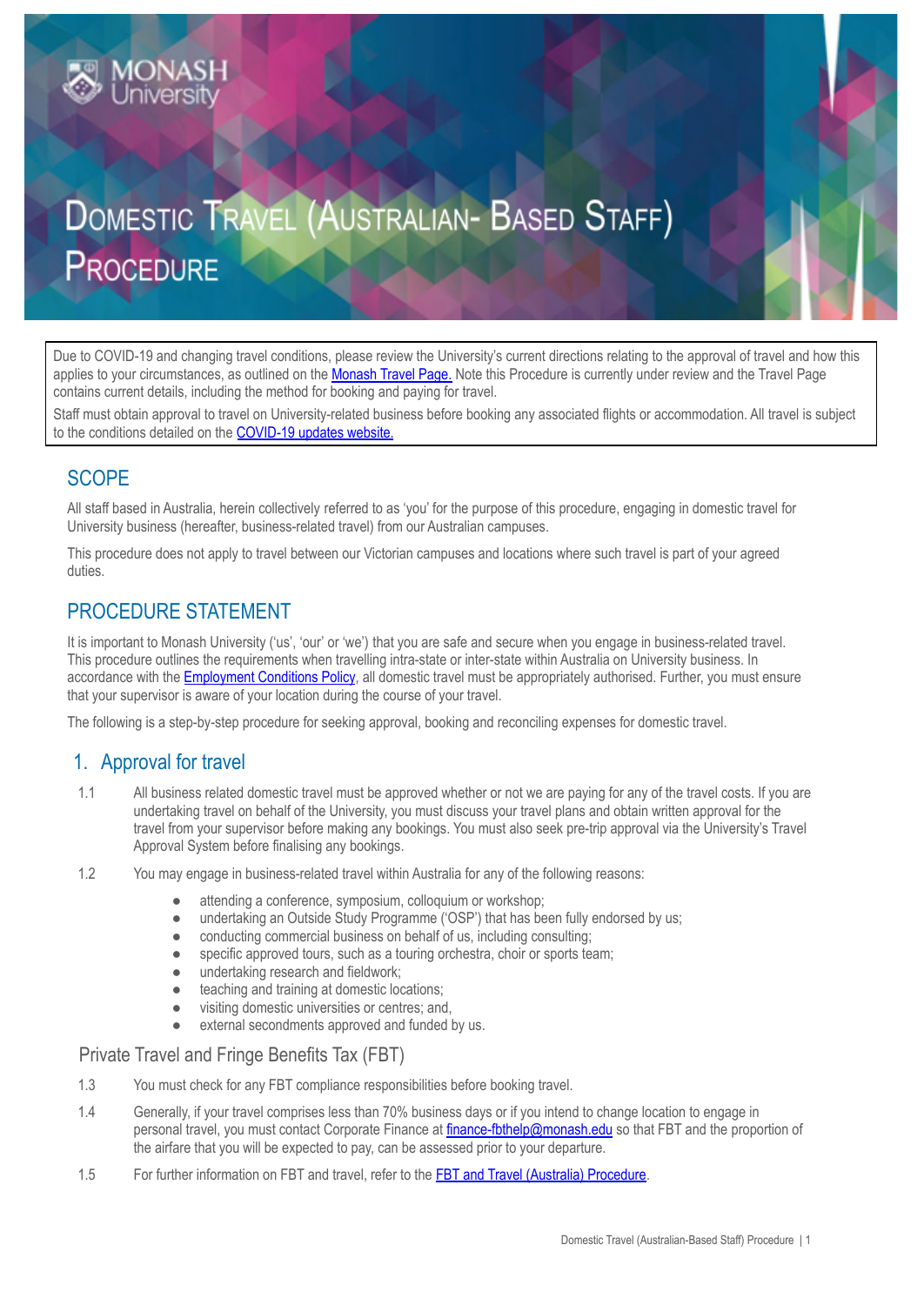# 2. Travel Arrangements

- 2.1 You are responsible for organising all business-related travel details, including booking flights, accommodation and car hire.
- 2.2 Once the travel and accommodation bookings have been confirmed, the final itinerary should be provided to your supervisor to ensure that your supervisor is aware of your movements and location throughout the period of business-related travel.

#### Flight, Accommodation and Car Hire Bookings

- 2.3 The University engages a Travel Management Company for all flights, accommodation and car hire bookings. This ensures we:
	- are aware of your location, and as a result, can fulfil our duty of care obligations while you are travelling;
	- can make efficient use of University resources;
	- can maintain accurate financial records; and,
	- can obtain negotiated rates with airlines, accommodation providers and car rental companies
- 2.4 You must use the University's Travel Management Company to book all business-related flights, accommodation and car hire, unless an exception is provided for in this procedure, as set out in s2.5 below.
- 2.5 Justification for making bookings through another means may include:
	- bookings that need to be paid by external organisations;
	- conference or event bookings/packages that are not available through the Travel Management System;
	- where the airline requires that the credit card used for payment be shown upon check-in;
	- bookings required in emergency circumstances; or,
	- bookings made through accommodation marketplaces (e.g. Airbnb), in accordance with s2.23-s2.26 below and/or ride-sharing services, in accordance with s2.36-2.38.
- 2.6 Obtaining a cheaper rate is not considered to be a justified reason for booking through another provider. On occasion, cheaper rates may be available elsewhere, but these individual savings do not outweigh:
	- the other collective savings secured by the University through its contracted rates;
	- the additional costs associated with sourcing and comparing fares, including (but not limited to) the cost of your time; and,
	- the University being unaware of your location and not fulfilling our duty of care obligations while you are travelling.

#### Travel Class

- 2.7 You may seek permission from an authorising officer for payment of a premium economy or business class ticket if it forms part of a contract of employment, or is required for exceptional health reasons and supported by a medical certificate.
- 2.8 Only an authorising officer is permitted to approve premium economy or business class travel. This authority cannot be delegated.
- 2.9 Economy class airfares must apply in all other instances.
- 2.10 Where you are seeking a higher cost option, you must justify this in your travel request.

#### Best Fare of the Day

- 2.11 Best fare of the day applies to all classes of travel economy, premium economy and business class. The best fare of the day is the lowest fare offered by any airline at the time of booking, provided that the fare satisfies your business requirements.
- 2.12 Legitimate considerations taken into account when calculating the best airfare of the day include:
	- the length of the itinerary (total flying time);
	- transit times in non-direct flights
	- arrival and departure times;
	- connecting services; and,
	- the University's preferred airlines.
- 2.13 Frequent flyer memberships, airline preferences and other alliances are not considered to be legitimate considerations.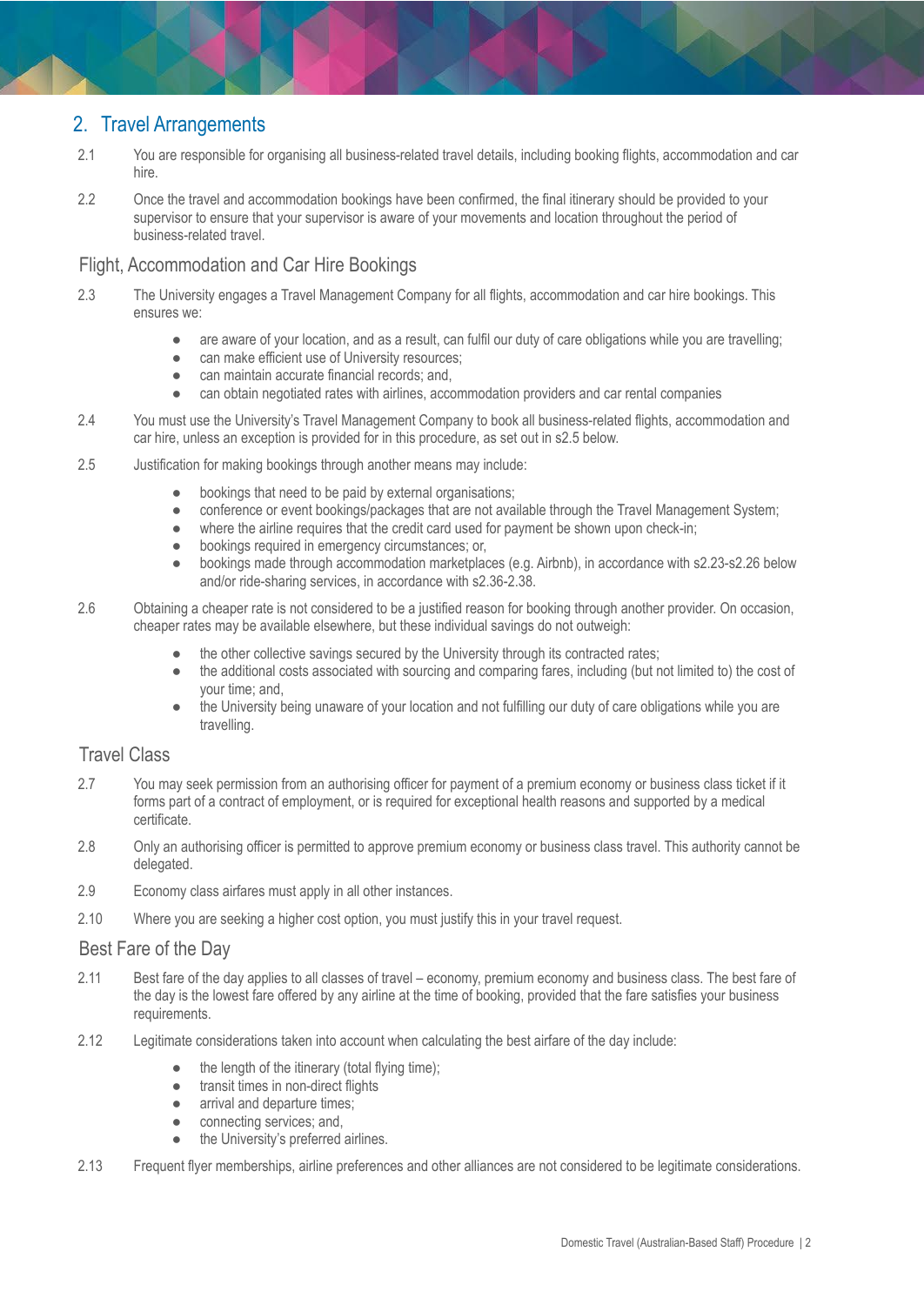#### Airline Lounges and Frequent Flyer Programs

- 2.14 You are eligible to access the corporate rate to Monash University for memberships to the Qantas Club and Virgin Australia's 'The Lounge'. For details on rates, refer to our **Airline [Memberships](https://www.intranet.monash/finance/our-services/monash-travel-page/monash-staff-travel-benefits)** website.
- 2.15 We will not pay for airline lounge or Frequent Flyer programs unless:
	- it is part of a salary packaging arrangement;
	- an academic staff member uses external research funds to pay for the membership, provided the funding grant permits funds being used for these purposes and that the Head of unit approves; or,
	- an academic staff member uses consulting funds from approved Paid [Outside](https://publicpolicydms.monash.edu/Monash/documents/1935711) Work to pay for the membership and the Head of unit approves.
- 2.16 Where you utilise one of the above options, you must pay for the airline lounge or Frequent Flyer program and seek reimbursement from us. Under no circumstances can you use your corporate credit card to pay for an airline lounge or Frequent Flyer program.

#### Expenses Incurred While Travelling

- 2.17 All expenses incurred during business-related travel and paid for by a University corporate credit card or your personal credit card must be acquitted via the Concur Expense [Management](https://www.intranet.monash/finance/our-services/concur) System.
- 2.18 Authorised business-related travel costs that cannot be paid using a corporate credit card will be reimbursed on presentation of substantiated receipts.
- 2.19 You may choose to undertake part of the work commitment documented in your travel request (e.g. OSP or conference participation) at your personal expense.
- 2.20 Any personal travel expenses, including those identified by Corporate Finance must be paid separately by you using a personal credit card or personal funds.

#### Accommodation

- 2.21 The choice of accommodation while travelling should enable optimal working conditions and must:
	- provide a safe and secure environment:
	- be convenient to the place of work; and,
	- provide value for money.
- 2.22 You may book accommodation in online accommodation marketplaces (for example, Airbnb) in cities where they operate legally, provided that you take all appropriate measures to ensure your safety and assist the University in exercising our duty of care.
- 2.23 You are required to agree to the terms and conditions of the non-commercial accommodation provider (for example, Airbnb) when the booking is made. The agreement is between you (not the University) and the non-commercial accommodation provider.
- 2.24 You may book online accommodation marketplaces provided that:
	- the accommodation is an entire home (i.e. cannot be part of a home or in a shared space); and,
	- you use your University email address to book the accommodation.
- 2.25 All details relating to your accommodation must be recorded for reference.
- 2.26 The cost of accommodation must be reasonable for the location and must not exceed AU\$300 per night (at the time of booking). Where the cost of accommodation exceeds this amount, the justification for selecting such accommodation must be approved by your supervisor.
- 2.27 You must identify any accommodation or associated costs which are not business-related (for example, recreational or room charges, including alcohol beverages, in-house movies, health spas, saunas, or massages) or are incurred as a direct result of the attendance of an accompanying family member. These costs are considered to be of a personal nature and must be paid separately to the business expenses of travel by you using a personal credit card or personal funds. There may be circumstances where it is reasonable for you to purchase certain items from a hotel room, for example, toiletry items.
- 2.28 For more information, refer to the Staff Expense [Guidelines.](http://www.intranet.monash/finance/our-services/expense-guidelines)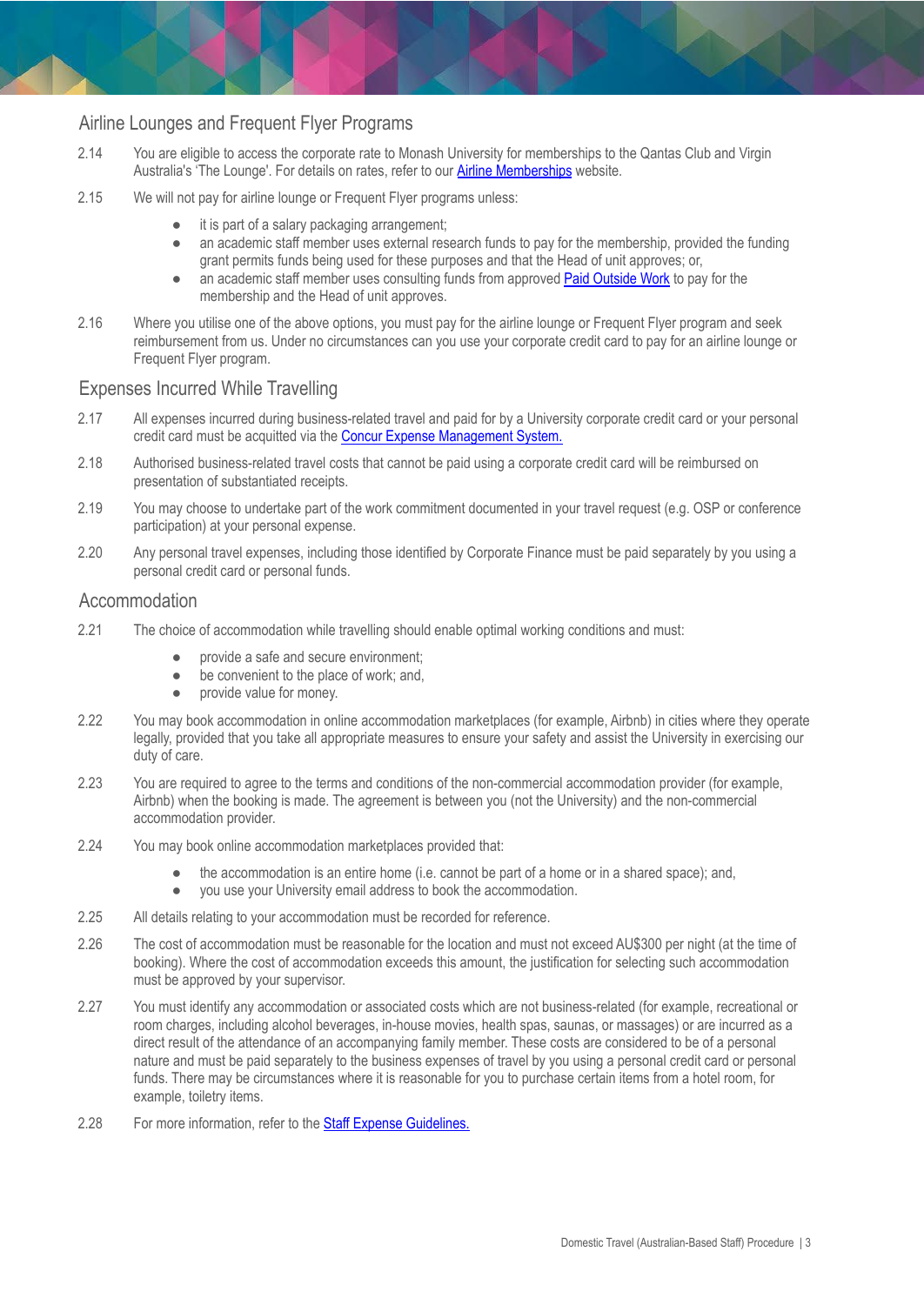#### Accompanying Family Members

- 2.29 There are no circumstances where costs associated with accompanying family members may be charged to University funds. If family members accompany you on business-related travel, all associated costs are to be charged to your personal credit card or personal funds.
- 2.30 If you are the recipient of an Advancing Women's Research Success Grant you will be required to pay for any accompanying family member from your personal funds and seek reimbursement up to the agreed amount in accordance with the Corporate Credit Card and [Reimbursement](https://publicpolicydms.monash.edu/Monash/documents/1909192) Policy and Procedure.

#### **Transport**

- 2.31 Where public transport is a safe and economical means of travelling locally, consideration should be given to using it.
- 2.32 Where public transport is not available or is considered unacceptable, you may hire a car. Car hire may be booked through the Travel Management System or as outlined on the [Monash](https://www.intranet.monash/finance/our-services/monash-travel-page/car-hire) travel page.
- 2.33 Any private use of a hire car must be paid separately using a personal credit card or personal funds. This may include the payment of some running costs where the hire car is used on a day for business and private purposes or where the hire car is used exclusively for private use on a number of days. If you use a car hire for private purposes only, you must enter into a separate contract with the hire car company for the period of private use.
- 2.34 If hiring a car for any University business, you only need to take out the basic insurance excess offered by the motor vehicle hire company. For more information, refer to the **Business Travel [Insurance](http://www.intranet.monash/finance/our-services/insurance/businesstravel)** website.
- 2.35 You are permitted to use taxis and ride-sharing providers in cities where they operate legally (for example, Uber) for University business. When using Uber, you will need to create a business account in the Uber app where business bookings can be made.
- 2.36 You are permitted to use a registered taxi or a ride-sharing provider and University funds can be used to pay for this transportation when:
	- you work late and travel home well outside normal work hours, i.e. 7pm outside of daylight savings periods and 8pm during daylight savings periods (or summer, in non-daylight savings states); or,
	- you are travelling to/from the airport; or,
	- you are travelling to/from a business-related corporate function or event); or,
	- any other valid business reasons approved by your supervisor when the travel begins or ends at your place of residence.

#### **Insurance**

2.37 You are automatically covered when undertaking domestic business-related travel under our corporate travel insurance policy. You should review the product [disclosure](https://www.intranet.monash/finance/our-services/insurance/businesstravel/20171101_POL_Staff-Travel-PDS.pdf) statement on the insurance website prior to your departure.

#### 3. Undertaking Travel

- 3.1 During the period of travel, you will:
	- only engage in travel and associated activities that were authorised by your supervisor;
	- pay for any authorised expenses using the corporate credit card, where possible; and,
	- retain receipts of all transactions relating to the business travel.

## 4. Reconciliation and Travel Diary

- 4.1 Where the Travel Approval System indicates that a travel diary is required and as soon as practicable after the completion of the trip, complete and submit your Travel Diary in the Travel Approval System.
- 4.2 On completion of the trip you must acquit your corporate credit card and/or seek reimbursement for any authorised business travel expenses in accordance with the Corporate Credit Card and [Reimbursements](https://publicpolicydms.monash.edu/Monash/documents/1909191) Policy and [Procedure](https://publicpolicydms.monash.edu/Monash/documents/1909192). You must keep records (specific information on what the expense was for) of both cash and card expenses to claim them in the Concur Expense [Management](https://www.intranet.monash/finance/our-services/concur) System.

#### 5. Breach of Procedure

5.1 We treat any breach of our policies or procedures seriously. We encourage reporting of concerns about non-compliance and manage compliance in accordance with the applicable Enterprise Agreement or contract terms.